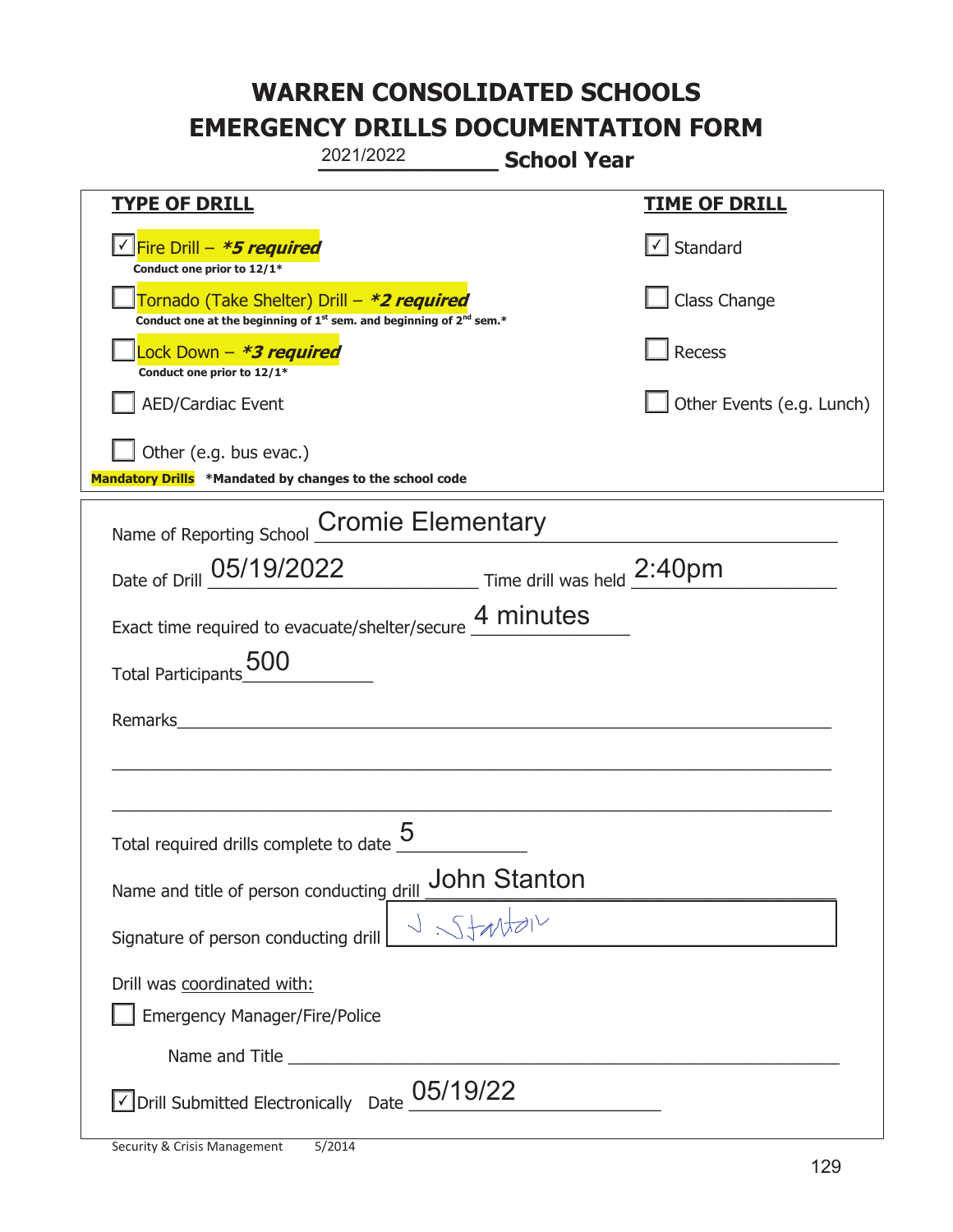|                                                                                    | 2021/2022                                                                                   | <b>School Year</b>  |                           |
|------------------------------------------------------------------------------------|---------------------------------------------------------------------------------------------|---------------------|---------------------------|
| <b>TYPE OF DRILL</b>                                                               |                                                                                             |                     | <b>TIME OF DRILL</b>      |
| <u>√ Fire Drill – <i>*5 required</i></u><br>Conduct one prior to 12/1*             |                                                                                             |                     | $\cup$ Standard           |
| Tornado (Take Shelter) Drill – *2 required                                         | Conduct one at the beginning of 1 <sup>st</sup> sem. and beginning of 2 <sup>nd</sup> sem.* |                     | Class Change              |
| Lock Down - <b>*3 required</b><br>Conduct one prior to 12/1*                       |                                                                                             |                     | Recess                    |
| <b>AED/Cardiac Event</b>                                                           |                                                                                             |                     | Other Events (e.g. Lunch) |
| Other (e.g. bus evac.)<br>Mandatory Drills *Mandated by changes to the school code |                                                                                             |                     |                           |
| Name of Reporting School Cromie Elementary                                         |                                                                                             |                     |                           |
| Date of Drill 04/28/2022 Time drill was held 10:00am                               |                                                                                             |                     |                           |
| Exact time required to evacuate/shelter/secure 6 Minutes                           |                                                                                             |                     |                           |
| <b>Total Participants</b>                                                          |                                                                                             |                     |                           |
| Remarks                                                                            |                                                                                             |                     |                           |
|                                                                                    |                                                                                             |                     |                           |
| Total required drills complete to date $\frac{4}{1}$                               |                                                                                             |                     |                           |
| Name and title of person conducting drill                                          |                                                                                             | <b>Jack Stanton</b> |                           |
| Signature of person conducting drill                                               |                                                                                             |                     |                           |
| Drill was coordinated with:<br><b>Emergency Manager/Fire/Police</b>                |                                                                                             |                     |                           |
|                                                                                    |                                                                                             |                     |                           |
| √ Drill Submitted Electronically Date                                              | 04/28/2022                                                                                  |                     |                           |

t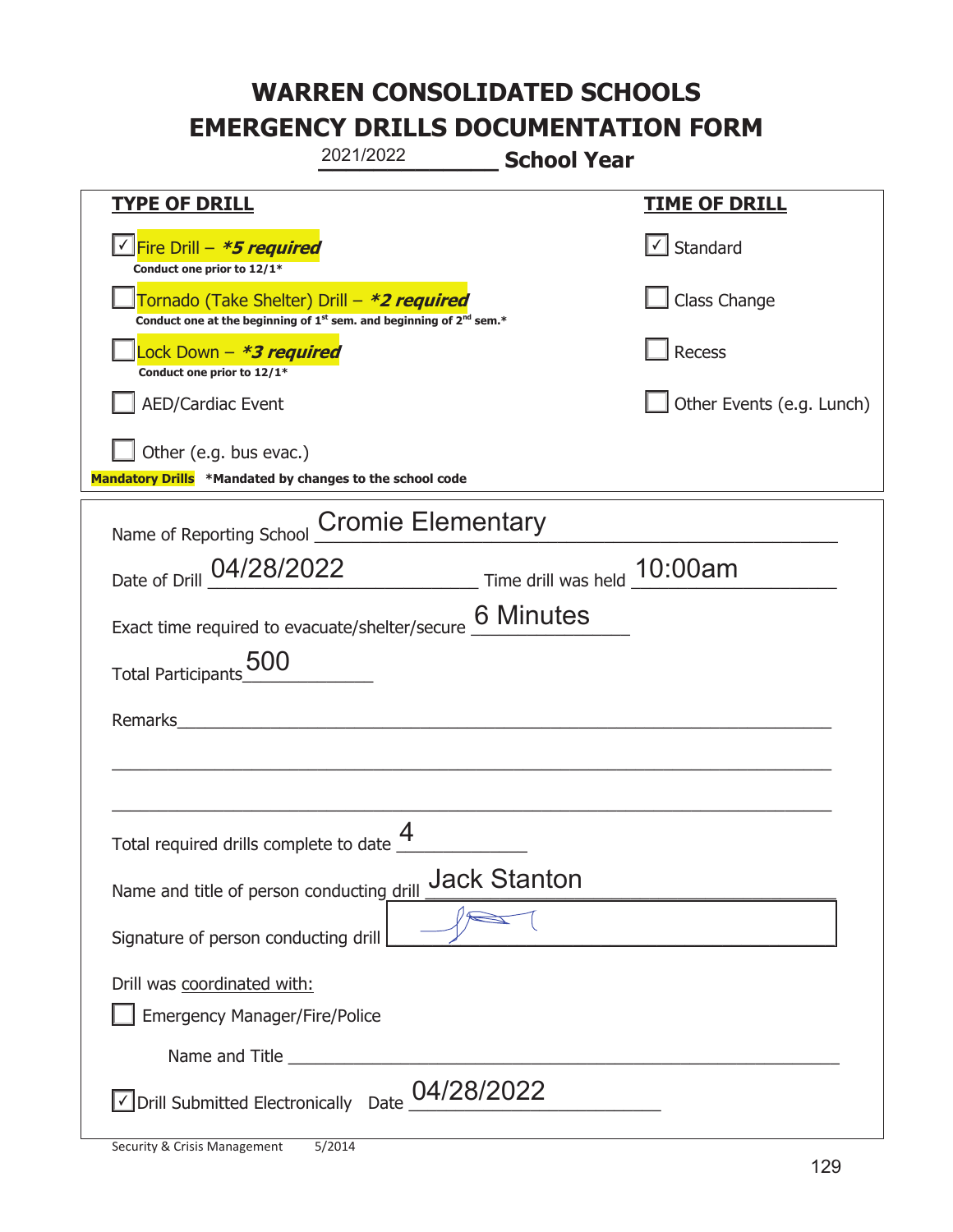|                                                                                                                                           | 2021-2022<br><b>School Year</b>                          |                               |
|-------------------------------------------------------------------------------------------------------------------------------------------|----------------------------------------------------------|-------------------------------|
| <b>TYPE OF DRILL</b>                                                                                                                      |                                                          | <b>TIME OF DRILL</b>          |
| Fire Drill - *5 required<br>Conduct one prior to 12/1*                                                                                    |                                                          | $\sqrt{\phantom{a}}$ Standard |
| Tornado (Take Shelter) Drill – *2 required<br>Conduct one at the beginning of 1 <sup>st</sup> sem. and beginning of 2 <sup>nd</sup> sem.* |                                                          | Class Change                  |
| Lock Down $-$ *3 required<br>Conduct one prior to 12/1*                                                                                   |                                                          | Recess                        |
| AED/Cardiac Event                                                                                                                         |                                                          | Other Events (e.g. Lunch)     |
| $\vert$ Other (e.g. bus evac.)<br>Mandatory Drills *Mandated by changes to the school code                                                |                                                          |                               |
| Name of Reporting School Cromie Elementary                                                                                                |                                                          |                               |
|                                                                                                                                           | Date of Drill 04/18/2022 Time drill was held 2:00pm      |                               |
|                                                                                                                                           | Exact time required to evacuate/shelter/secure 5 minutes |                               |
| Total Participants 550                                                                                                                    |                                                          |                               |
| Remarks                                                                                                                                   |                                                          |                               |
|                                                                                                                                           |                                                          |                               |
|                                                                                                                                           |                                                          |                               |
| Total required drills complete to date $\frac{3}{5}$                                                                                      |                                                          |                               |
| Name and title of person conducting drill                                                                                                 | <b>John Stanton</b>                                      |                               |
| Signature of person conducting drill                                                                                                      |                                                          |                               |
| Drill was coordinated with:                                                                                                               |                                                          |                               |
| <b>Emergency Manager/Fire/Police</b>                                                                                                      |                                                          |                               |
|                                                                                                                                           |                                                          |                               |
| √ Drill Submitted Electronically Date                                                                                                     | 04/18/2022                                               |                               |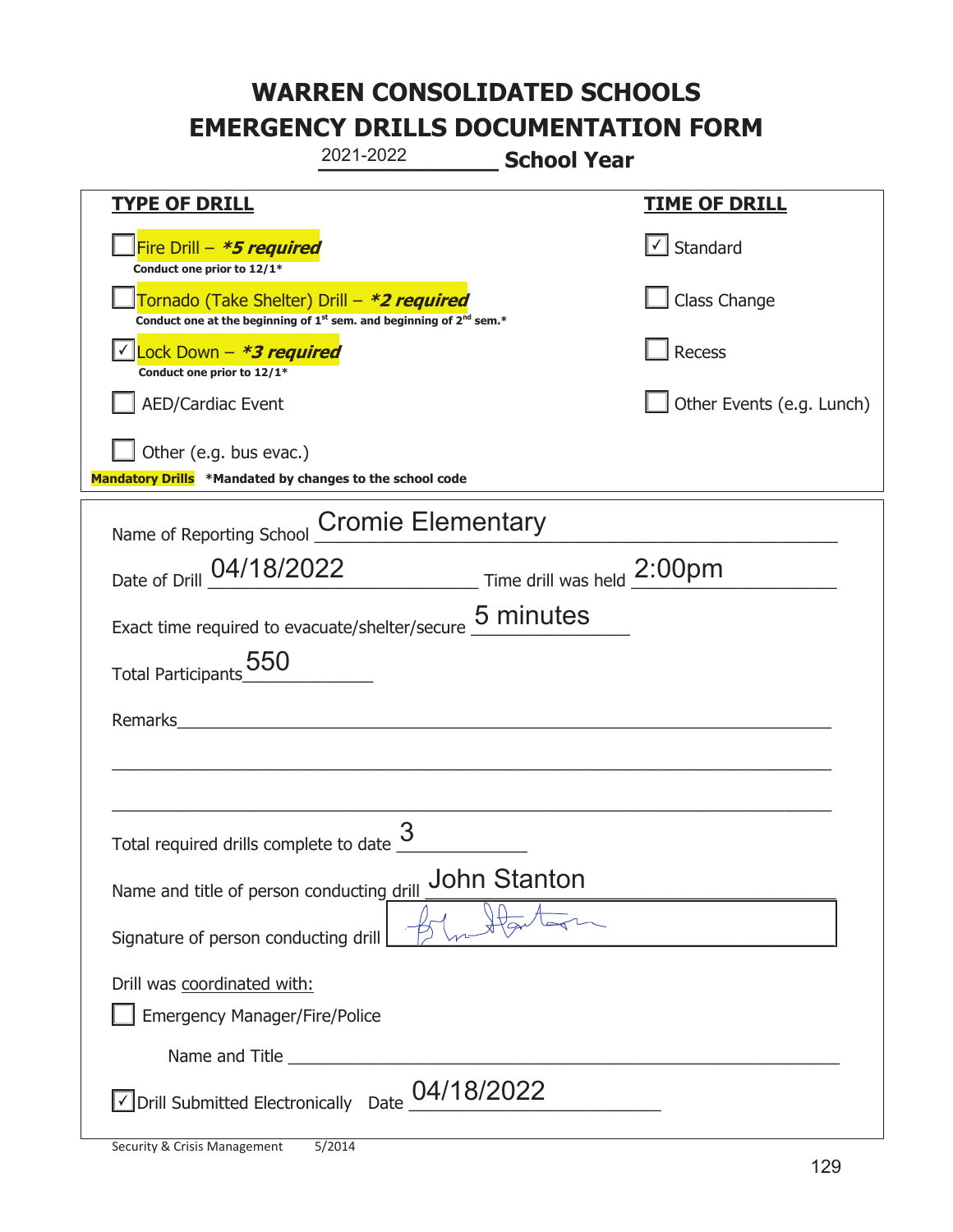|                                                                                    | 2021-2022                                                                                   | <b>School Year</b>             |                           |
|------------------------------------------------------------------------------------|---------------------------------------------------------------------------------------------|--------------------------------|---------------------------|
| <u>TYPE OF DRILL</u>                                                               |                                                                                             |                                | <b>TIME OF DRILL</b>      |
| Fire Drill $-$ <b>*5 required</b><br>Conduct one prior to 12/1*                    |                                                                                             |                                | Standard                  |
| Tornado (Take Shelter) Drill - *2 required                                         | Conduct one at the beginning of 1 <sup>st</sup> sem. and beginning of 2 <sup>nd</sup> sem.* |                                | Class Change              |
| Lock Down – <b>*3 required</b><br>Conduct one prior to 12/1*                       |                                                                                             |                                | Recess                    |
| <b>AED/Cardiac Event</b>                                                           |                                                                                             |                                | Other Events (e.g. Lunch) |
| Other (e.g. bus evac.)<br>Mandatory Drills *Mandated by changes to the school code |                                                                                             |                                |                           |
| Name of Reporting School                                                           | <b>Cromie Elementary</b>                                                                    |                                |                           |
| Date of Drill 3/24/22                                                              |                                                                                             |                                |                           |
| Exact time required to evacuate/shelter/secure 5minutes                            |                                                                                             |                                |                           |
| Total Participants 570                                                             |                                                                                             |                                |                           |
| Remarks                                                                            |                                                                                             |                                |                           |
|                                                                                    |                                                                                             |                                |                           |
| Total required drills complete to date                                             | #2 Tornado                                                                                  |                                |                           |
| Name and title of person conducting drill                                          |                                                                                             | <b>Jack Stanton, Principal</b> |                           |
| Signature of person conducting drill                                               |                                                                                             |                                |                           |
| Drill was coordinated with:<br><b>Emergency Manager/Fire/Police</b>                |                                                                                             |                                |                           |
|                                                                                    |                                                                                             |                                |                           |
|                                                                                    | Drill Submitted Electronically Date $\frac{3/24/2022}{ }$                                   |                                |                           |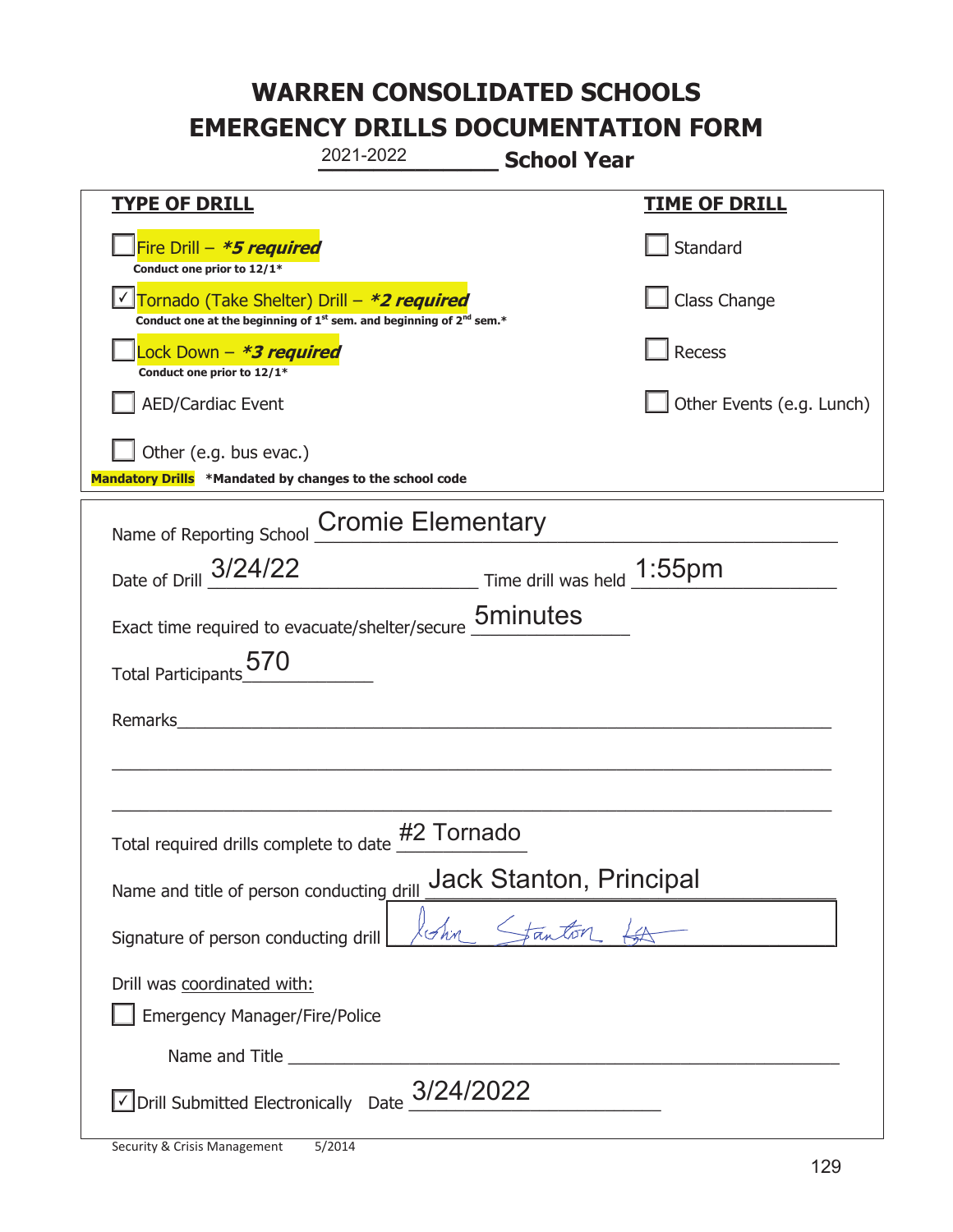|                                                                                                                                           | 2021/2022                | <b>School Year</b>  |                           |
|-------------------------------------------------------------------------------------------------------------------------------------------|--------------------------|---------------------|---------------------------|
| <b>TYPE OF DRILL</b>                                                                                                                      |                          |                     | <u>TIME OF DRILL</u>      |
| Fire Drill - *5 required<br>Conduct one prior to 12/1*                                                                                    |                          |                     | Standard                  |
| Tornado (Take Shelter) Drill – *2 required<br>Conduct one at the beginning of 1 <sup>st</sup> sem. and beginning of 2 <sup>nd</sup> sem.* |                          |                     | Class Change              |
| Lock Down - *3 required<br>Conduct one prior to 12/1*                                                                                     |                          |                     | <b>Recess</b>             |
| AED/Cardiac Event                                                                                                                         |                          |                     | Other Events (e.g. Lunch) |
| Other (e.g. bus evac.)<br>Mandatory Drills *Mandated by changes to the school code                                                        |                          |                     |                           |
| Name of Reporting School                                                                                                                  | <b>Cromie Elementary</b> |                     |                           |
| Date of Drill 01/20/2022 Time drill was held 2:00pm                                                                                       |                          |                     |                           |
| Exact time required to evacuate/shelter/secure 5 minutes                                                                                  |                          |                     |                           |
| Total Participants 550                                                                                                                    |                          |                     |                           |
| Remarks                                                                                                                                   |                          |                     |                           |
|                                                                                                                                           |                          |                     |                           |
| Total required drills complete to date $\frac{2}{3}$                                                                                      |                          |                     |                           |
| Name and title of person conducting drill                                                                                                 |                          | <b>Jack Stanton</b> |                           |
| Signature of person conducting drill                                                                                                      |                          |                     |                           |
| Drill was coordinated with:<br><b>Emergency Manager/Fire/Police</b>                                                                       |                          |                     |                           |
|                                                                                                                                           | Name and Title           |                     |                           |
| Drill Submitted Electronically Date<br>∣√                                                                                                 | 01/20/2022               |                     |                           |

t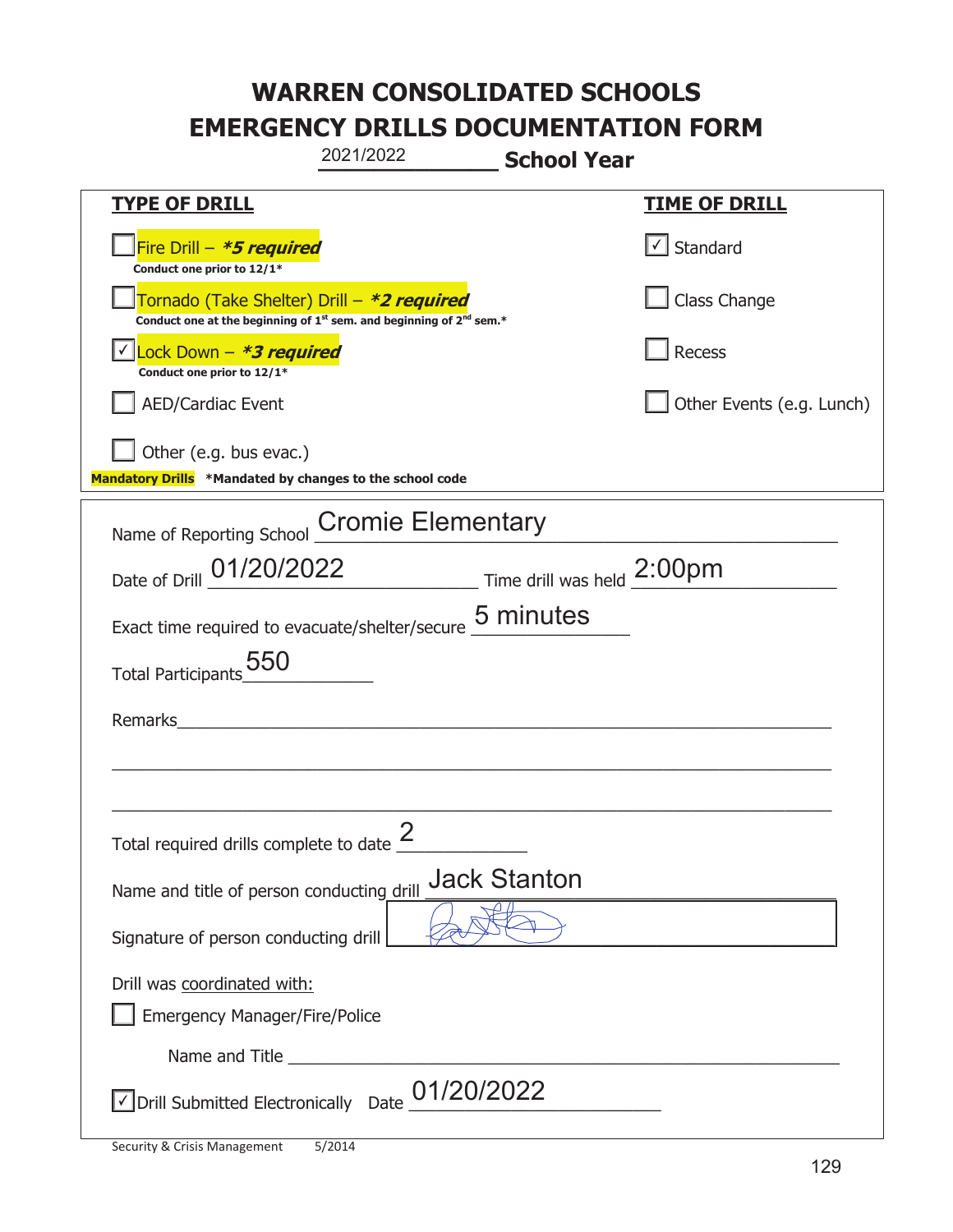|                                                                                    | 2021-2022                                                                                   | <b>School Year</b>      |                           |
|------------------------------------------------------------------------------------|---------------------------------------------------------------------------------------------|-------------------------|---------------------------|
| <u>TYPE OF DRILL</u>                                                               |                                                                                             |                         | <u>TIME OF DRILL</u>      |
| Fire Drill - *5 required<br>Conduct one prior to 12/1*                             |                                                                                             |                         | Standard                  |
| Tornado (Take Shelter) Drill - *2 required                                         | Conduct one at the beginning of 1 <sup>st</sup> sem. and beginning of 2 <sup>nd</sup> sem.* |                         | Class Change              |
| Lock Down - <b>*3 required</b><br>Conduct one prior to 12/1*                       |                                                                                             |                         | Recess                    |
| <b>AED/Cardiac Event</b>                                                           |                                                                                             |                         | Other Events (e.g. Lunch) |
| Other (e.g. bus evac.)<br>Mandatory Drills *Mandated by changes to the school code |                                                                                             |                         |                           |
| Name of Reporting School                                                           | <b>Cromie Elementary</b>                                                                    |                         |                           |
| Date of Drill 01/11/2022 Time drill was held 10:13am                               |                                                                                             |                         |                           |
| Exact time required to evacuate/shelter/secure $\underline{5}$                     |                                                                                             |                         |                           |
| Total Participants 5/0                                                             |                                                                                             |                         |                           |
| Remarks                                                                            |                                                                                             |                         |                           |
|                                                                                    |                                                                                             |                         |                           |
| Total required drills complete to date                                             | #1Tornado                                                                                   |                         |                           |
| Name and title of person conducting drill                                          |                                                                                             | Jack Stanton, principal |                           |
| Signature of person conducting drill                                               |                                                                                             |                         |                           |
| Drill was coordinated with:<br><b>Emergency Manager/Fire/Police</b>                |                                                                                             |                         |                           |
|                                                                                    |                                                                                             |                         |                           |
| √ Drill Submitted Electronically Date                                              | 01/11/2022                                                                                  |                         |                           |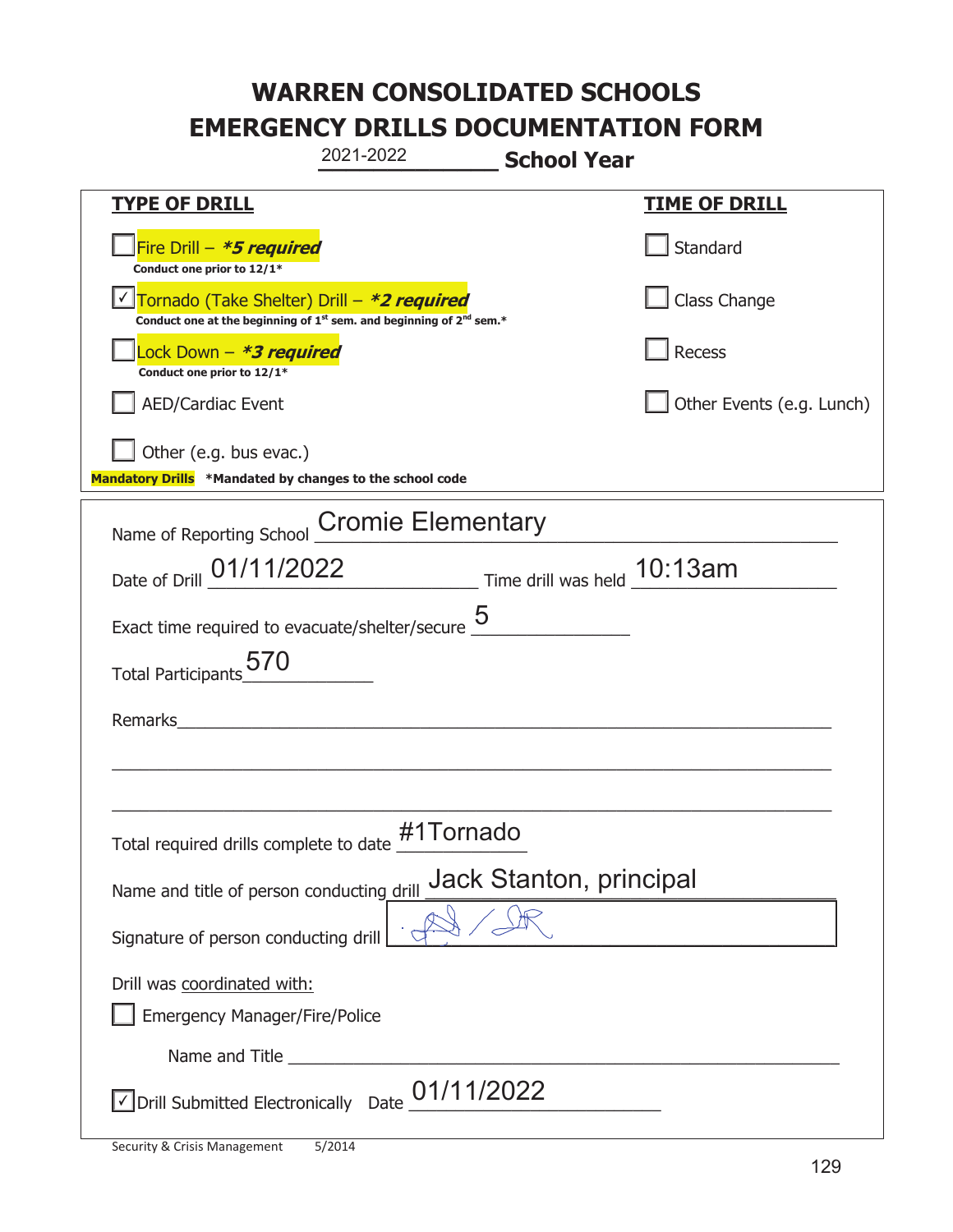|                                                                                                                                           | 2021/2022                      | <b>School Year</b>                                          |                                  |
|-------------------------------------------------------------------------------------------------------------------------------------------|--------------------------------|-------------------------------------------------------------|----------------------------------|
| <b>TYPE OF DRILL</b>                                                                                                                      |                                |                                                             | <u>TIME OF DRILL</u>             |
| <u>√ Fire Drill – <b>*5 required</b></u><br>Conduct one prior to 12/1*                                                                    |                                |                                                             | Standard                         |
| Tornado (Take Shelter) Drill – *2 required<br>Conduct one at the beginning of 1 <sup>st</sup> sem. and beginning of 2 <sup>nd</sup> sem.* |                                |                                                             | Class Change                     |
| Lock Down - <b>*3 required</b><br>Conduct one prior to 12/1*                                                                              |                                |                                                             | Recess                           |
| <b>AED/Cardiac Event</b>                                                                                                                  |                                |                                                             | $\cup$ Other Events (e.g. Lunch) |
| Other (e.g. bus evac.)<br>Mandatory Drills *Mandated by changes to the school code                                                        |                                |                                                             |                                  |
|                                                                                                                                           |                                |                                                             |                                  |
| Name of Reporting School                                                                                                                  | <b>Cromie Elementary</b>       |                                                             |                                  |
| Date of Drill 11/17/2021                                                                                                                  |                                | $\frac{12:55PM}{1}$ Time drill was held $\frac{12:55PM}{1}$ |                                  |
| Exact time required to evacuate/shelter/secure                                                                                            |                                | 5 minutes                                                   |                                  |
| Total Participants 500                                                                                                                    |                                |                                                             |                                  |
|                                                                                                                                           | Held at lunch and lunch recess |                                                             |                                  |
|                                                                                                                                           |                                |                                                             |                                  |
|                                                                                                                                           |                                |                                                             |                                  |
| Total required drills complete to date                                                                                                    | 3                              |                                                             |                                  |
| Name and title of person conducting drill                                                                                                 |                                | <b>Jack Stanton</b>                                         |                                  |
| Signature of person conducting drill                                                                                                      |                                | <u> 1980 - Johann Barbara, martxa alemaniar a</u>           |                                  |
| Drill was coordinated with:                                                                                                               |                                |                                                             |                                  |
| <b>Emergency Manager/Fire/Police</b>                                                                                                      |                                |                                                             |                                  |
|                                                                                                                                           |                                |                                                             |                                  |
| $\sqrt{2}$ Drill Submitted Electronically Date $\underline{11/17/2021}$                                                                   |                                |                                                             |                                  |

T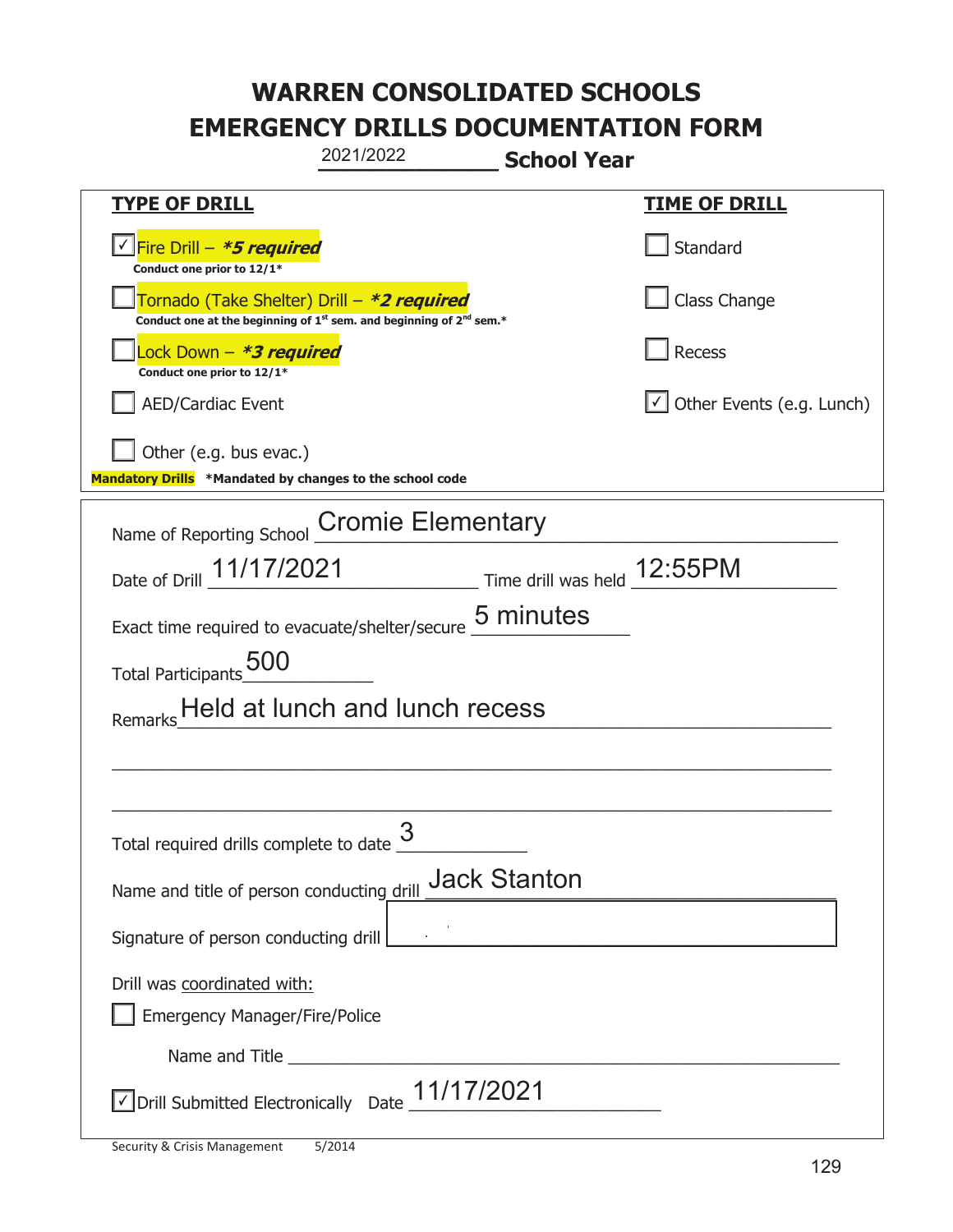|                                                                                    | 2021/2022                                                                                   | <b>School Year</b>          |                           |
|------------------------------------------------------------------------------------|---------------------------------------------------------------------------------------------|-----------------------------|---------------------------|
| <b>TYPE OF DRILL</b>                                                               |                                                                                             |                             | <u>TIME OF DRILL</u>      |
| Fire Drill - *5 required<br>Conduct one prior to 12/1*                             |                                                                                             |                             | $\cup$ Standard           |
| Tornado (Take Shelter) Drill – *2 required                                         | Conduct one at the beginning of 1 <sup>st</sup> sem. and beginning of 2 <sup>nd</sup> sem.* |                             | Class Change              |
| Lock Down - *3 required<br>Conduct one prior to 12/1*                              |                                                                                             |                             | Recess                    |
| <b>AED/Cardiac Event</b>                                                           |                                                                                             |                             | Other Events (e.g. Lunch) |
| Other (e.g. bus evac.)<br>Mandatory Drills *Mandated by changes to the school code |                                                                                             |                             |                           |
| Name of Reporting School Cromie Elementary                                         |                                                                                             |                             |                           |
| Date of Drill 11/8/2021                                                            |                                                                                             | Time drill was held 10:45AM |                           |
| Exact time required to evacuate/shelter/secure 5 minutes                           |                                                                                             |                             |                           |
| <b>Total Participants</b>                                                          |                                                                                             |                             |                           |
| Remarks                                                                            |                                                                                             |                             |                           |
|                                                                                    |                                                                                             |                             |                           |
| Total required drills complete to date $\frac{1}{1}$                               |                                                                                             |                             |                           |
|                                                                                    |                                                                                             | <b>Jack Stanton</b>         |                           |
| Name and title of person conducting drill                                          |                                                                                             |                             |                           |
| Signature of person conducting drill                                               |                                                                                             |                             |                           |
| Drill was coordinated with:<br><b>Emergency Manager/Fire/Police</b>                |                                                                                             |                             |                           |
|                                                                                    |                                                                                             |                             |                           |
| $\sqrt{\frac{1}{100}}$ Drill Submitted Electronically Date $\frac{11}{8}/8/2021$   |                                                                                             |                             |                           |

T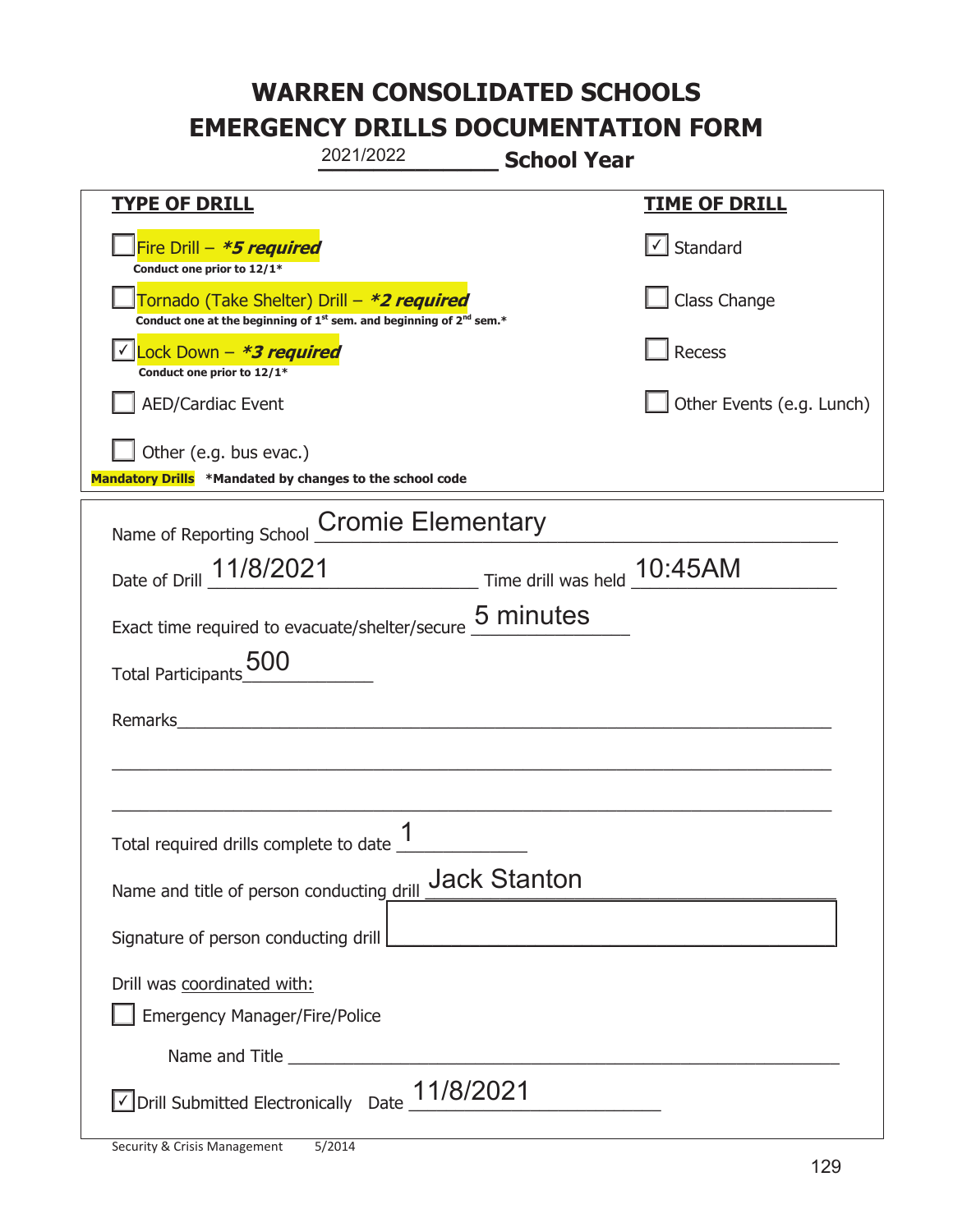|                                                                                    | 2021/2022                                                               | <b>School Year</b>                                                                                                    |                           |
|------------------------------------------------------------------------------------|-------------------------------------------------------------------------|-----------------------------------------------------------------------------------------------------------------------|---------------------------|
| <u>TYPE OF DRILL</u>                                                               |                                                                         |                                                                                                                       | <b>TIME OF DRILL</b>      |
| <u>√ Fire Drill – <i>*5 required</i></u><br>Conduct one prior to 12/1*             |                                                                         |                                                                                                                       | $\cup$ Standard           |
| Tornado (Take Shelter) Drill – *2 required                                         | Conduct one at the beginning of $1st$ sem. and beginning of $2nd$ sem.* |                                                                                                                       | Class Change              |
| Lock Down - *3 required<br>Conduct one prior to 12/1*                              |                                                                         |                                                                                                                       | Recess                    |
| <b>AED/Cardiac Event</b>                                                           |                                                                         |                                                                                                                       | Other Events (e.g. Lunch) |
| Other (e.g. bus evac.)<br>Mandatory Drills *Mandated by changes to the school code |                                                                         |                                                                                                                       |                           |
| Name of Reporting School                                                           | <b>Cromie Elementary</b>                                                |                                                                                                                       |                           |
| Date of Drill 10/14/2021 Time drill was held 3:01                                  |                                                                         |                                                                                                                       |                           |
| Exact time required to evacuate/shelter/secure 5 minutes                           |                                                                         |                                                                                                                       |                           |
| Total Participants 550                                                             |                                                                         |                                                                                                                       |                           |
| Remarks                                                                            |                                                                         |                                                                                                                       |                           |
|                                                                                    |                                                                         |                                                                                                                       |                           |
| Total required drills complete to date 2nd                                         |                                                                         |                                                                                                                       |                           |
| Name and title of person conducting drill Jack Stanton - Principal                 |                                                                         |                                                                                                                       |                           |
| Signature of person conducting drill                                               |                                                                         | <u> 1989 - Johann Barbara, martin amerikan basar dan berasal dalam basar dalam basar dalam basar dalam basar dala</u> |                           |
| Drill was coordinated with:<br><b>Emergency Manager/Fire/Police</b>                |                                                                         |                                                                                                                       |                           |
|                                                                                    |                                                                         |                                                                                                                       |                           |
|                                                                                    |                                                                         |                                                                                                                       |                           |